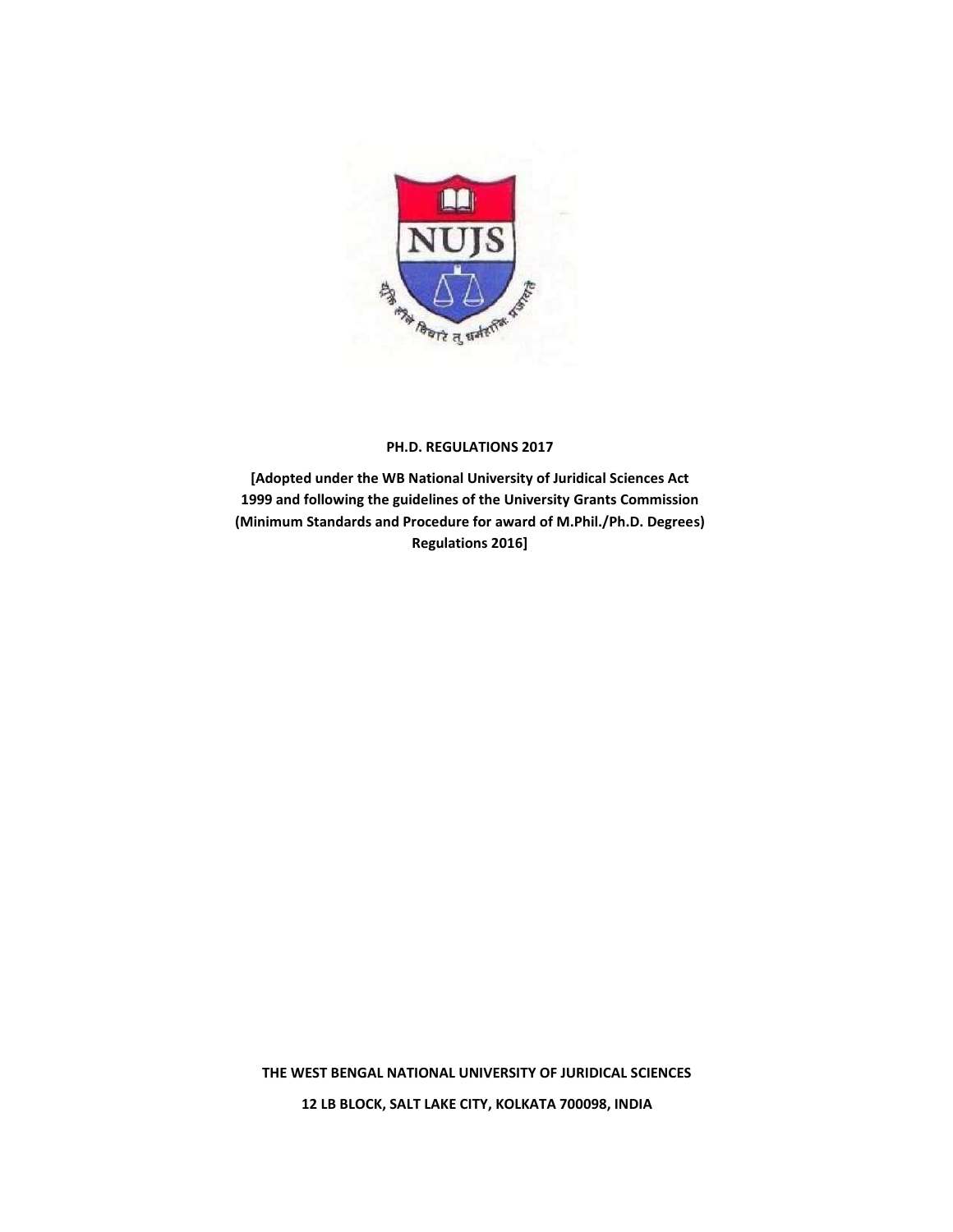### **THE WB NUJS REGULATIONS GOVERNING AWARD**

### **OF THE DEGREE OF DOCTOR OF PHILOSOPHY (Ph.D.) 2017**

### 1. **TITLE AND COMMENCEMENT**

- 1.1 These Regulations shall be called the Regulations governing the standards and procedures for the award of the degree of Doctor of Philosophy [Ph.D.] of the West Bengal National University of Juridical Sciences (NUJS), Kolkata.
- 1.2 These Regulations shall come into force from the date of assent by the Academic Council.

# 2. **DEFINITIONS**

In these Regulations, unless the context otherwise requires

- 2.1 "Approved list of Examiners" means the panel of examiners chosen by the Vice Chancellor, recommended by the Academic Council and approved and appointed by the Executive Council of the University for adjudicating/evaluating the Ph.D. thesis.
- 2.2 "Candidate" means any person who satisfies the prescribed eligibility conditions as stated later in Regulation 5 and who intends to register for the Ph.D. degree;
- 2.3 "Co-guide" means the recognized supervisor(s) who supervises the Ph.D. work of a candidate jointly with the guide satisfying eligibility as in Regulation 4 below;
- 2.4 "Course work" means the compulsory preparatory study to be undertaken by a candidate as prescribed by Research Advisory Committee;
- 2.5 "Degree" means the degree of Doctor of Philosophy [Ph.D.];
- 2.6 "Research Advisory Committee (Ph.D.)" means the Committee constituted by the Vice Chancellor and approved by the Academic Council.
- 2.7 "Foreign candidate" means any person who is a foreign national with a valid foreign Passport, satisfying the prescribed eligibility conditions as stated later in Regulation 5 and who intends to register for the degree, with a valid research visa;
- 2.8 "Guide" means the recognized supervisor for the research work of a candidate satisfying eligibility as in Regulation 4 below to oversee the research work of a candidate;
- 2.9 "Notional Supervisor" means a guide appointed for the purpose of supervising course work in relation to particular candidate appointed by the Research Advisory Committee.
- 2.10 "University" means the West Bengal National University of Juridical Sciences, Kolkata.

## 3. **CONSTITUTION AND FUNCTIONS OF THE RESEARCH ADVISORY COMMITTEE (Ph.D.)**

- 3.1 The Research Advisory Committee (Ph.D.) shall consist of
	- (a) the Vice Chancellor,
	- (b) Members designated by the Vice Chancellor among the Professors, Associate Professors and Assistant Professors of the University having Ph. D. degree.

The Vice Chancellor shall be the Chairperson of the Research Advisory Committee (Ph.D.). Wherever the Vice Chancellor shall be absent, the senior most Professor of Law in the Research Advisory Committee (Ph.D.) of the University shall be the Chairperson. The Assistant Registrar (Academics) shall be the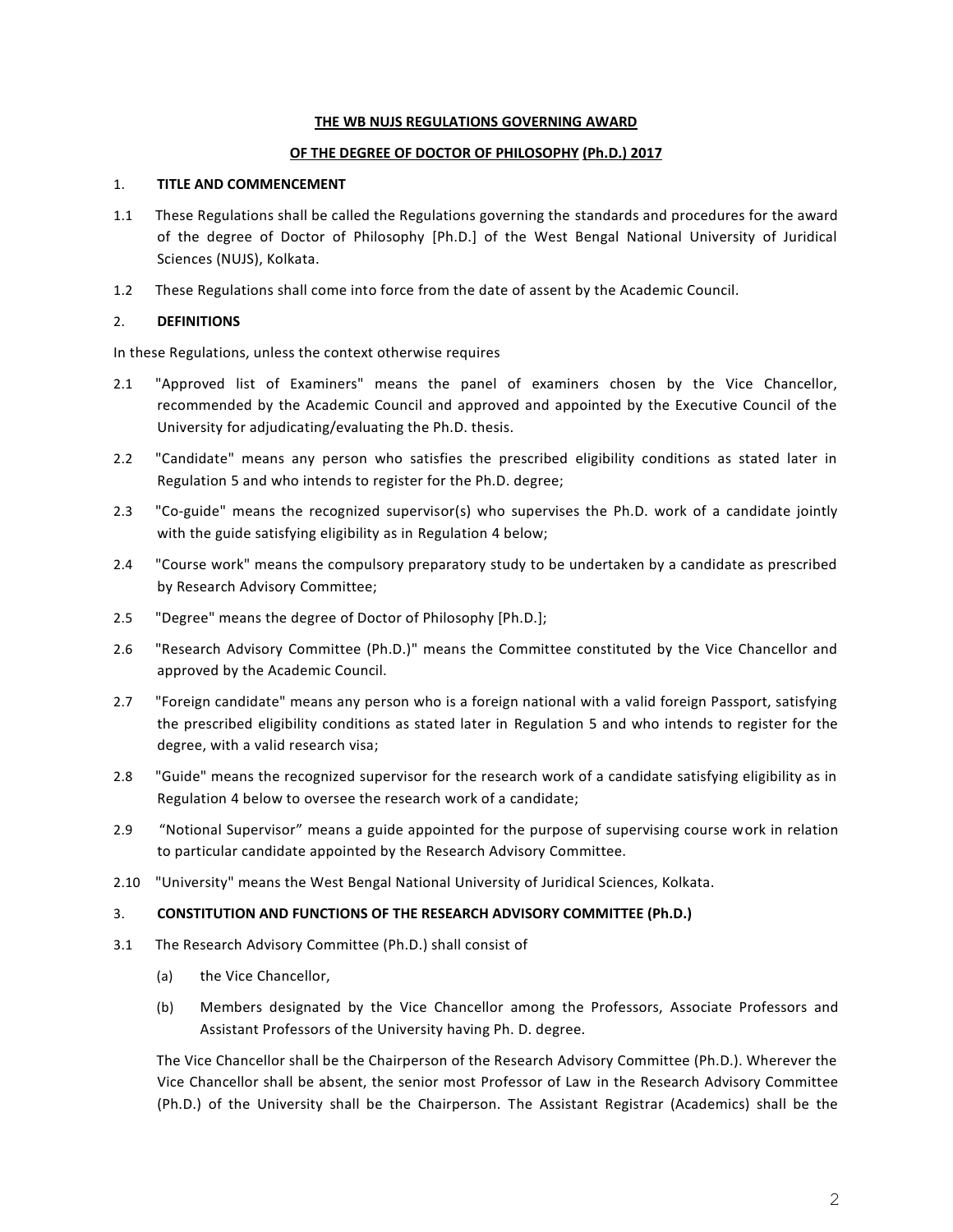secretary of the committee. Any research guide who is not a member of the Research Advisory Committee (Ph.D.) may be specially invited whenever the presentation of his/her candidate before the Research Advisory Committee (Ph.D.) is held.

- 3.2 The Research Advisory Committee (Ph.D.) shall:
	- (a) Prepare the list of recognized guides and co-guides
	- (b) Conduct pre-registration colloquium as in 6.5 below
	- (c) Review the research proposal and finalize the topic of research
	- (d) Guide the research candidate to develop the study design and methodology of research and identify the course(s) that he/she may have to do
	- (e) Allocate guides and co-guides
	- (f) Assess bi-annual progress reports and presentations of candidates as under Regulation 7 below
	- (g) Conduct pre-submission colloquium as in 8.1 below
	- (h) Conduct open viva-voce of the candidate as in 8.6 below
	- (i) Perform any other work relating to administration of Ph.D. programme of the University

### 4. **ELIGIBILITY CRITERIA FOR RECOGNITION AS GUIDE**

- 4.1 Any regular Professor of the University with at least five research publications in refereed journals and any regular Associate/ Assistant Professor of the university with a Ph.D. degree and at least two research publications in refereed journals may be recognized as Research Guide.
- 4.2 Only a full time regular teacher of the University can act as a Guide. The external Guides are not allowed. However, Co-Guide can be allowed in inter-disciplinary areas from other related institutions with the approval of the Research Advisory Committee.
- 4.3 A Research Guide/Co-Guide who is a Professor, at any given point of time, cannot guide more than three (3) M.Phil. and Eight (8) Ph.D. candidates. An Associate Professor as Research Guide can guide up to a maximum of two (2) M.Phil. and six (6) Ph.D. candidates and an Assistant Professor as Research Guide can guide up to a maximum of one (1) M.Phil. and four (4) Ph.D. candidates.
- 4.4 Faculty member who attains superannuation or resigns job will forfeit recognition as Guide / Co-guide. However, such a person shall sign a letter that he/ she shall have the responsibility of continuing to guide candidates who were registered under him / her before getting relieved from the University.

#### 5. **ELIGIBILITY CRITERIA FOR A CANDIDATE**

Any candidate who satisfies the following conditions is eligible to seek registration for Ph.D. in the University upon application for provisional registration after going through these Regulations and Guidelines for Ph.D.

5.1 The candidate shall have Masters Degree of any University recognized by UGC or an equivalent Masters degree of foreign University, with a minimum of 55% marks or equivalent Cumulative Grade Point Average (CGPA). However, this condition is relaxed to 50% in case of candidates belonging to SC/ST/OBC (non-creamy layer) or differently-abled categories.

#### **Explanation:**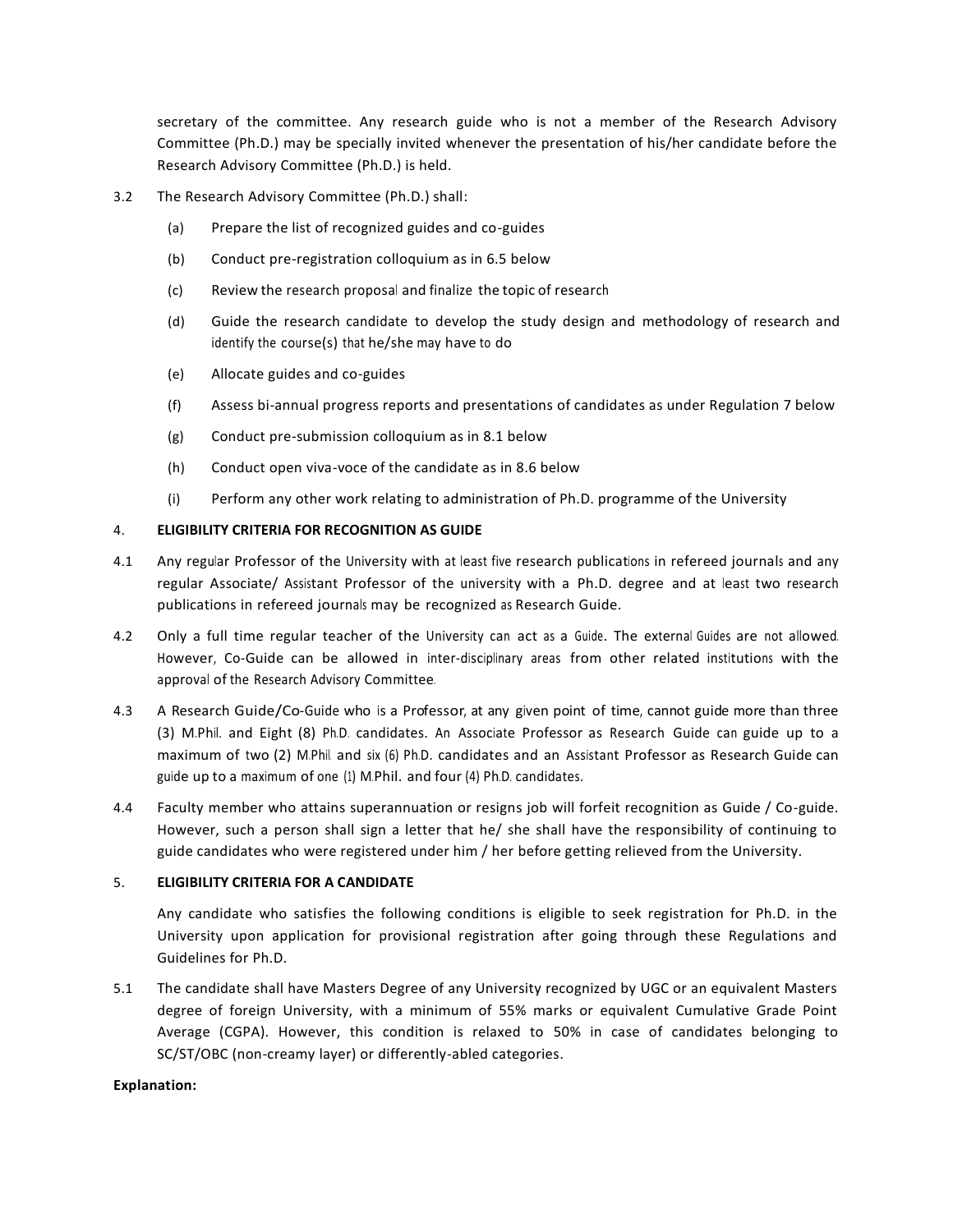In case of foreign University, the factor of equivalence shall be decided by the Research Advisory committee (Ph.D.) as per the applicable norms

- 5.2 **Entrance Test:** Admission to Ph.D. shall be through an Entrance Test and Interview. Applications for Entrance Test shall be invited once a year in the month of July, depending on the vacancies existing in each specialized area.
- 5.3 The Entrance Test shall consist of one paper of 100 marks with 3 hours duration. The syllabus of the paper for candidates with law background shall cover, Research Methodology, Comparative Public Law/Systems of Governance and Law and Justice in a Globalizing World. Candidates with non-law background shall have to undertake entrance test comprising of Research Methodology and subjects of their specialization. Qualifying marks in the entrance test shall be 50%.
- 5.4 The qualified candidates shall be present for an interview before the Research Advisory Committee (Ph.D.). The interview shall be evaluated out of 100 marks and the candidates need to secure minimum 50 marks for passing the interview.
- 5.5 Candidates who have qualified UGC JRF/NET/SLET/SET are exempted from the Entrance Test. However, they have to undergo interview**.**
- 5.6 Candidates with M. Phil. degree from any recognized University are exempted from Entrance Test. However, they have to undergo interview**.**
- 5.7 Candidates who have cleared the M.Phil. course work and successfully completed the M.Phil. Degree in NUJS shall be directly eligible to proceed to do research work leading to the Ph. D. Degree.
- 5.8 **Provisional Registration:** Selected candidates shall apply in the prescribed form for provisional registration as doctoral candidates after payment of stipulated fee to the University.

## 6. **REGULAR REGISTRATION**

- 6.1 The provisionally registered candidates (Including candidates who have qualified UGC JRF/NET/SLET/SET) shall undergo Ph.D. course work of one semester duration (10 credits) from the date of provisional registration, prescribed by the University.
- 6.2 After 16 weeks of course work, which shall consist a minimum of 50 hours of contact classes, the University shall conduct a written examination for 300 marks. The candidate shall be assessed under following heads:
	- (a) Advanced Research Methodology (100 marks)
	- (b) Research Proposal in the area of research (50 Marks) and its presentation (50 Marks)
	- (c) Preparation of an exhaustive module (around 800 pages) in the area of research in consultation with the notional supervisor appointed by the University (25 Marks), writing an essay of minimum 5,000 words on the basis of his/her module (25 Marks) and written examination on the module (50 Marks)
- 6.3 The candidate has to obtain a minimum of 55% of marks in the course work in order to be eligible to continue in the programme.
- 6.4 Candidates who are unsuccessful in the course work shall be permitted to re-appear for assessment within one year from the date of announcement of the results. Provisional registration of a candidate who fails in the assessment of course work in two attempts shall be canceled.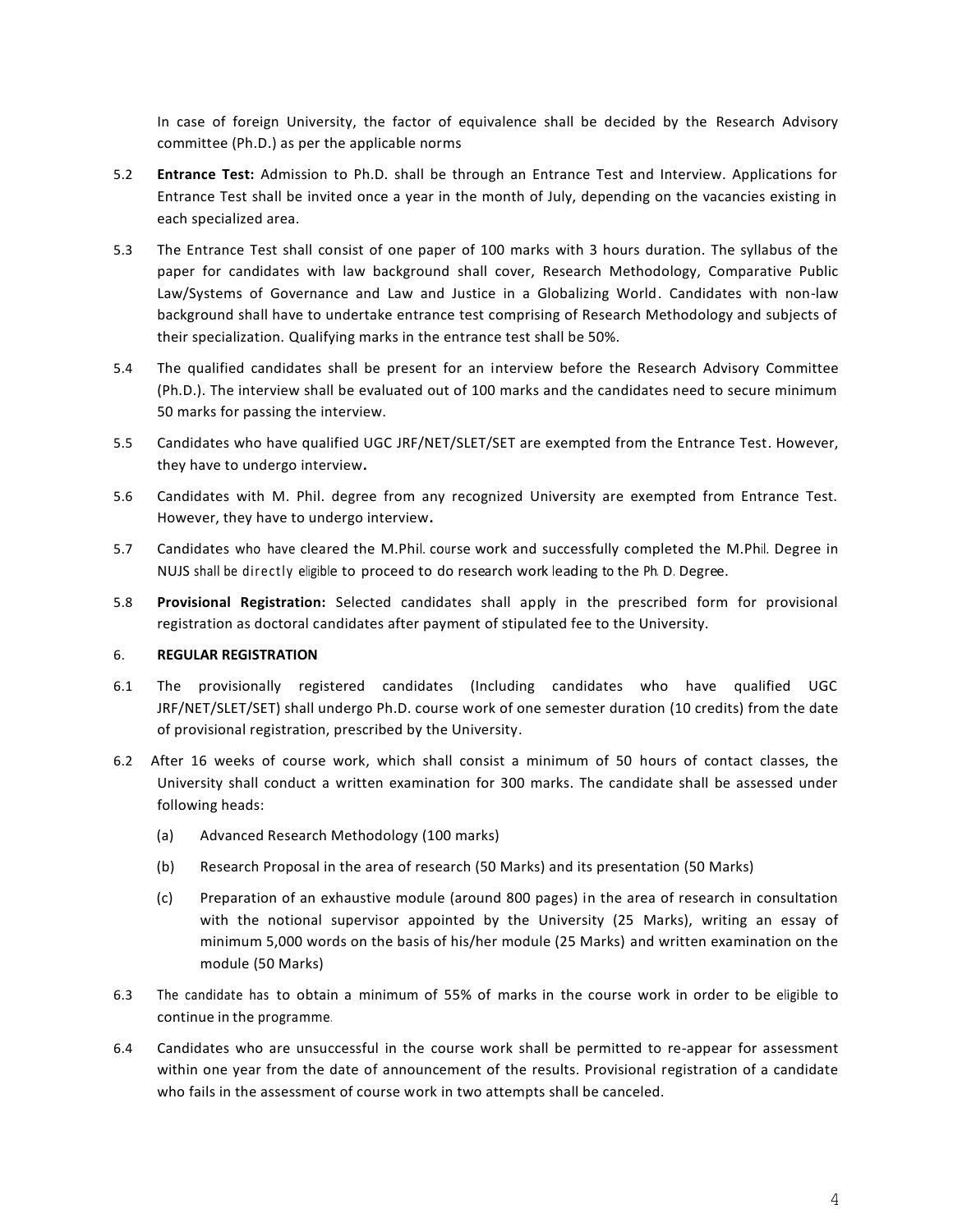6.5 Candidates who have cleared the M.Phil. course work and successfully completed the M.Phil. Degree are exempted from Ph.D. course work. However, they have to submit their research proposal and undertake pre-registration colloquium before the Research Advisory Committee (Ph.D.). The Research Advisory Committee (Ph.D.) may ask the candidate to present the colloquium again if the performance/preparedness of the candidate in the first instance is not satisfactory. Only one re appearance is permitted within 6 months from the date of the first colloquium. The failure of the candidate to successfully complete the pre-registration colloquium after the second attempt shall result in the cancellation of provisional registration.

#### 6.6 **Allocation of Guide and Co-Guide**

The allocation of Guide and Co-Guide for a selected student shall be decided by the Research Advisory Committee (Ph.D.) in a formal manner depending on the number of student per faculty member, the available specialization among the faculty supervisors, and the research interest of the student as indicated during interview by the student. The allotment/allocation of Guide and Co-Guide shall not be left to the individual student or teacher. The co-guide may be from outside the University also.

- 6.7 **Ph.D. Registration:** Application for registration shall be submitted to the University through the Guide and co-guide, if any, within one month from the date of informing the candidates about the successful completion of course work/pre-registration colloquium as the case may be. Application shall be made along with prescribed fees, 3 hard copies and one soft copy of the synopsis. The regular registration of the candidate shall date back to the date of provisional registration.
- 6.8 Ph.D. programme shall be for a minimum duration of three years, including course work and a maximum of six years. Hence, the registration of the candidate gets cancelled after completion of six years from the date of provisional registration.
- 6.9 The women candidates and Persons with Disability (more than 40% disability) are allowed a relaxation of two years for Ph.D. in the maximum duration. In addition, the women candidates are entitled to Maternity Leave/Child Care Leave once in the entire duration of Ph.D. for up to 240 days.

## 7. **PROGRESS OF WORK**

- 7.1 After the regular registration, a candidate is required to submit the following twice in a year (January and July):
	- (a) Progress report of research work done,
	- (b) Recommendation of the Guide regarding progress of research.
- 7.2 The candidate shall pay the prescribed annual fee once in a year from the date of provisional registration. Failure to pay annual fee within one month from the due date shall result in cancellation of registration.
- 7.3 The progress report shall be placed before the Research Advisory Committee (Ph.D.) within 15 days of receipt. The research candidate shall appear before the Research Advisory Committee once in six months to make a presentation of the progress of his/her work for evaluation and further guidance.
- 7.4 In case the progress of the research candidate is unsatisfactory, the Research Advisory Committee shall record the reasons for the same and suggest corrective measures. lf the research candidate fails to implement these corrective measures, the Research Advisory Committee may recommend with specific reasons for cancellation of the registration of the research candidate.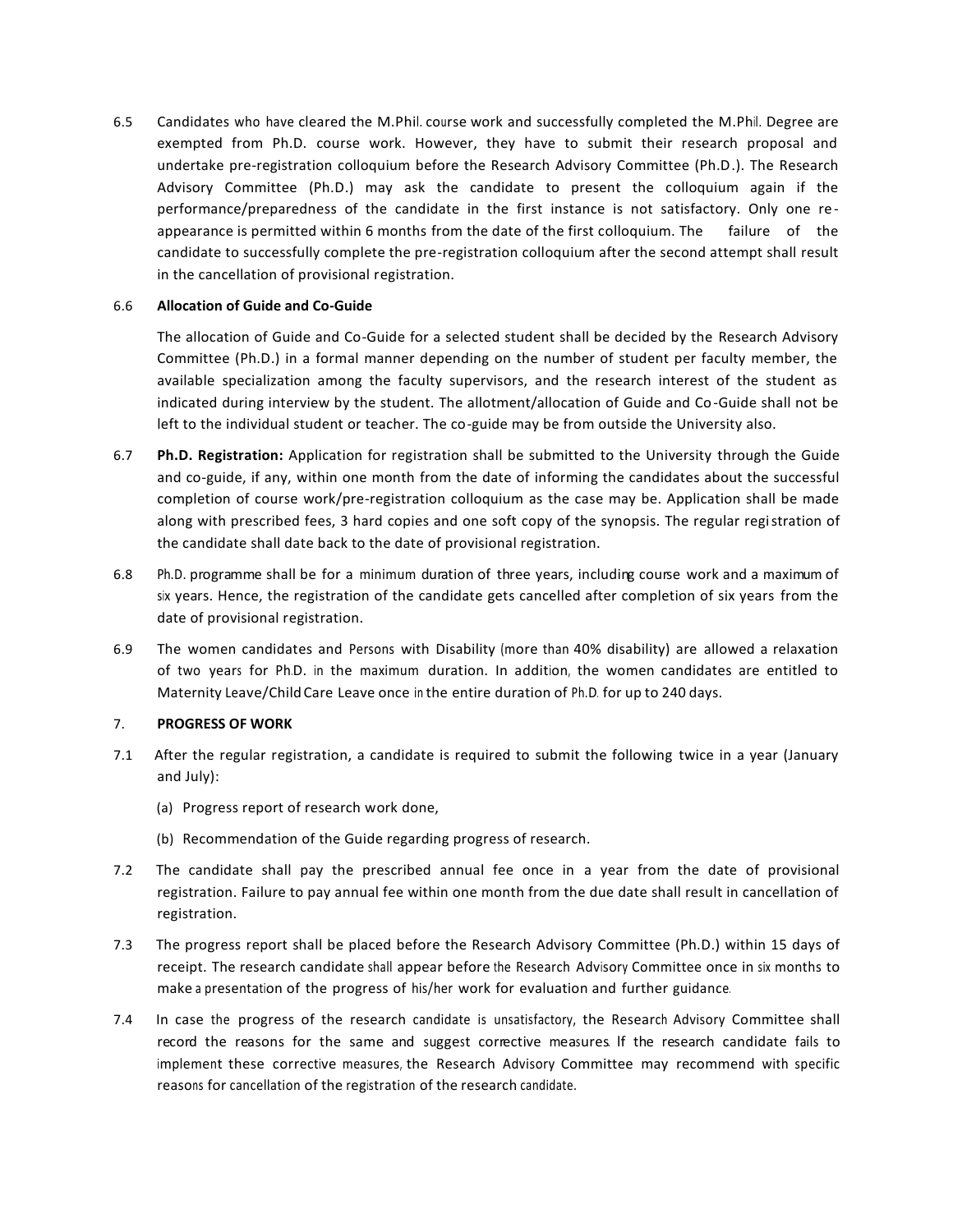- 7.5 Failure to submit two consecutive progress reports or failure to present before the Research Advisory Committee shall entail cancellation of registration.
- 7.6 The candidate shall publish at least two research articles in journals of repute as main author and make at least two paper presentations in conferences/seminars/workshops, based on his / her research work in order to be eligible to submit the final thesis.

## 8. **SUBMISSION OF THESIS AND EVALUATION**

#### 8.1 **Pre-submission Colloquium:**

- (a) The candidate is eligible to submit his / her thesis only after completing 3 years of research work from the date of his / her provisional registration.
- (b) The candidate has to submit 10 copies of the synopsis of his / her Ph.D. thesis highlighting contents of the thesis, one soft copy and one hard copy of the draft thesis, and enclose evidences of two research publications in journals/books of repute in the form of acceptance letters or published papers, and two paper presentations in conferences/seminars/workshops in the area of research, to the University.
- (c) The Chairperson of the Research Advisory Committee (Ph.D.) shall organize the pre-submission colloquium meeting before the faculty members in the University at the earliest.
- (d) The Research Advisory Committee (Ph.D.) shall advise and offer suggestions to the candidate for the finalization of the thesis.
- (e) The decision of the Research Advisory Committee (Ph.D.) shall be communicated to the candidate.
- (f) If the Research Advisory Committee (Ph.D.) is not satisfied with the pre-submission colloquium of a candidate, it may ask the candidate to appear for the colloquium again after a gap of one month.

## 8.2 **Submission of Ph.D. Thesis:**

- (a) After the successful completion of pre-submission colloquium, the candidate shall submit six bound copies of his / her Ph.D. thesis along with six copies of abstract of not more than thousand words and the electronic version of the thesis in .pdf format (2 discs) for evaluation.
- (b) A certificate duly signed by the Guide and Co-guide, if any, indicating his / her supervision of the candidate and bonafide character of the work, along with a declaration by the candidate about the originality and the fact that it has not been previously submitted by the candidate either for award of any Degree or Diploma to this or any other University, shall be enclosed with the thesis.

## 8.3 **Evaluation of the Ph.D. Thesis:**

- (a) The Ph.D. thesis submitted by a research candidate shall be evaluated by his/her Research Guide and at least two external examiners, who are not in employment of the University. The external examiners are selected by the Vice Chancellor from the list of four examiners shortlisted by the Vice Chancellor in consultation with the Research Guide form the approved list of examiners.
- (b) Within three weeks of submission of thesis, the AR (Academics) shall get the consent of the external examiners selected by the Vice Chancellor via e-mail to evaluate and submit the thesis within 45 days from the receipt by them. If the external examiner/s rejects the offer, the AR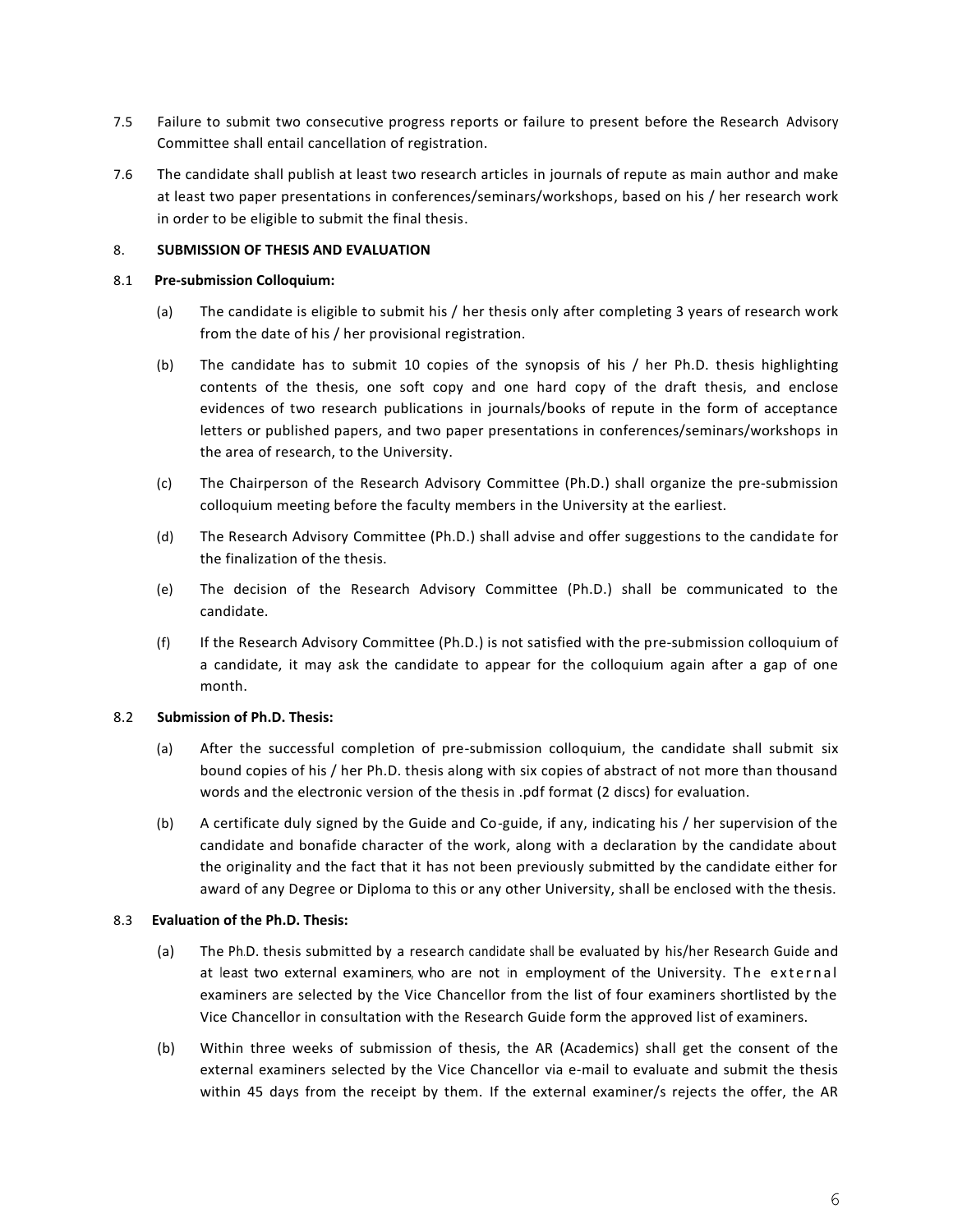(Academics) shall inform this to the Vice Chancellor and get the consent of other external examiner/s as directed by the Vice Chancellor within another 7 days.

(c) The *viva voce* examination, based among other things, on the critiques given in the evaluation report, shall be conducted in the presence of the Research Guide and at least one of the two external examiners, and shall be open to be attended by Members of the Research Advisory Committee, all faculty members of the University, other research candidates and other interested experts/researchers.

### 8.4 **Evaluation Reports:**

- (a) The external examiners shall send the evaluation reports to the University.
- (b) Apart from the evaluation report, each examiner is required to submit a short report in the prescribed proforma duly signed and sent as hard copy/ FAX/ scanned image by e-mail.

### 8.5 **Decision about Evaluation:**

- (a) For award of Ph.D. degree there shall be unanimous recommendation by all the three examiners that the thesis be accepted for the award of Ph.D. degree.
- (b) If the two external examiners reject the thesis outright, the University shall notify rejection of the thesis and cancellation of Ph.D. registration.
- (c) If one of the external examiners rejects the thesis, the thesis shall be referred to another examiner. If this examiner also rejects the thesis, the University shall notify rejection of the thesis and cancellation of Ph.D. registration.
- (d) If any one or more of the examiners (including the research guide) recommend/s revision and revaluation of the thesis, the candidate shall revise the thesis based on the suggestions made by the examiner(s) and submit the revised thesis, duly certified by the Guide and with payment of the prescribed fees to the University. The University shall send the revised thesis at the earliest to the same examiner(s).
- (e) If any examiner recommends the award of degree after incorporating the suggested revisions / corrections, such modifications shall be complied with by the candidate. The revised thesis shall be submitted to the University along with the prescribed fees.

#### 8.6 **Viva-Voce Examination:**

- (a) After receipt of three positive reports from the examiners, open viva-voce examination shall be conducted by the University in the presence of the members of the Research Advisory Committee (Ph.D.), research guide, one external examiner, members of the Faculty, research candidates and students by giving wide publicity.
- (b) If the candidate desires, the viva-voce examination may be held via video conferencing after payment of necessary additional fees prescribed by the University.
- 8.7 The Ph.D. degree would be awarded if three examiners give positive reports and the candidate successfully completes viva voce examination.
- 8.8 **Ph.D. Notification:** The Ph.D. notification shall be done by the Registrar on the official letter-head.

#### 9. **CHANGE OF TITLE / GUIDE**

9.1 A candidate desiring to change the title of the thesis after the regular registration shall apply to the